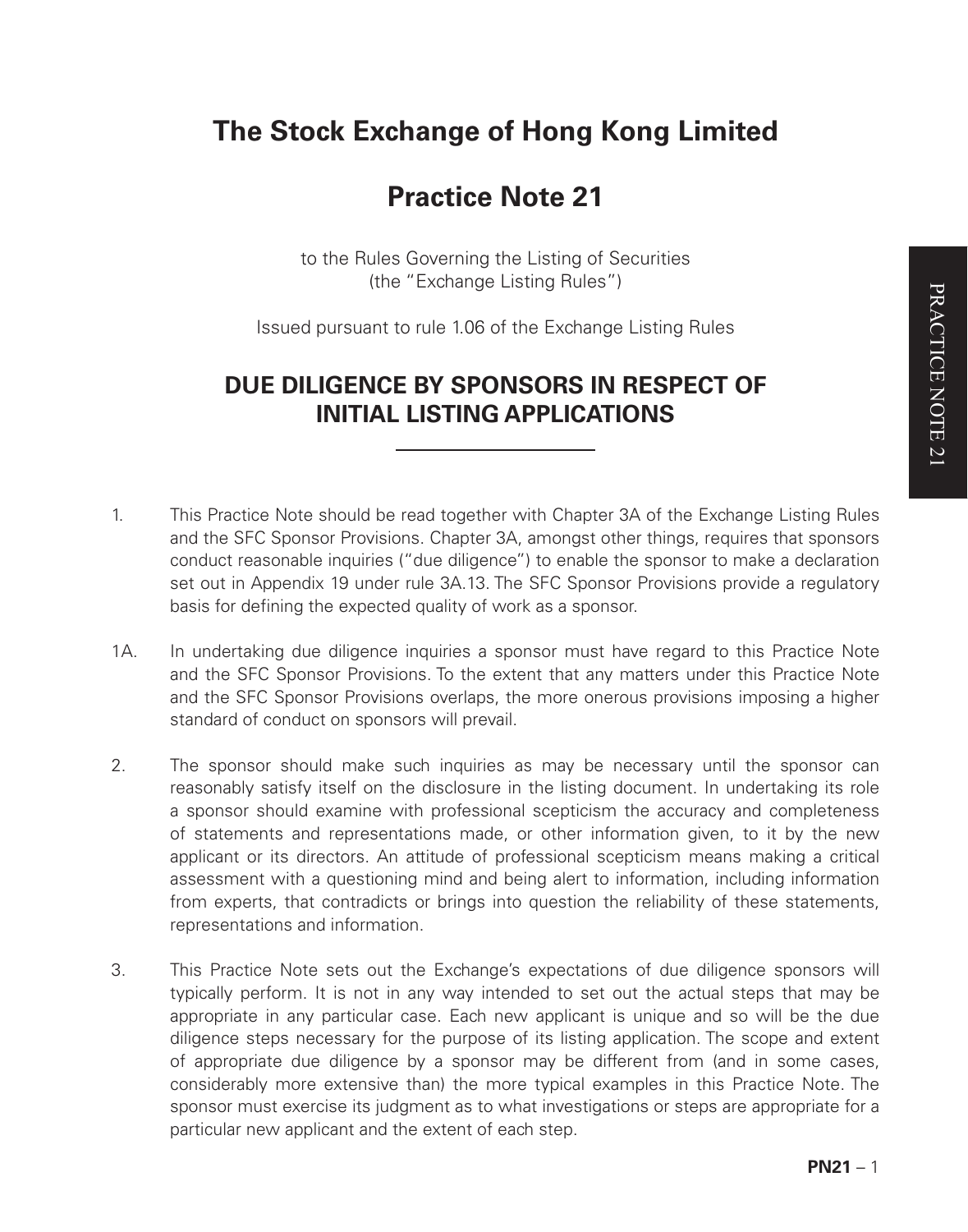- 4. The Exchange expects sponsors to document their due diligence planning and significant deviations from their plans. This includes demonstrating that they have turned their minds to the question of what inquiries are necessary and reasonably practicable in the context and circumstances of the case. The Exchange also expects sponsors to document the conclusions they reach on the new applicant's compliance with all the conditions in Chapter 8 of the Exchange Listing Rules taking into account the extent to which compliance with those rules has been waived by the Exchange.
- 5. It may be appropriate for a sponsor to engage third party professionals to assist it to undertake tasks related to certain due diligence inquiries. For example, assistance in reviewing the circumstances of all current legal proceedings to which the new applicant is a party. In such cases, the Exchange expects the sponsor to satisfy itself that it is reasonable to rely on information or advice provided by the third party professional. That would include, for example:
	- a) being satisfied as to the competence of the professional, the scope of work to be undertaken by the professional and the methodology proposed to be used by the professional; and
	- b) being satisfied that the third party professional's report or opinion is consistent with the other information known to the sponsor about the new applicant, its business and its business plans.
- 6. The Exchange reminds sponsors of their other obligations including but not limited to those under the Exchange Listing Rules, the SFC Corporate Finance Adviser Code of Conduct, the Code of Conduct and particularly the SFC Sponsor Provisions, the Sponsors Guidelines, the Takeovers Code, the Code on Share Buy-backs, the Securities and Futures Ordinance and all other relevant ordinances, codes, rules and guidelines applicable to sponsors. Nothing in this Practice Note detracts from or diminishes those obligations.

#### **Interpretation of this Practice Note**

- 7. Unless otherwise stated, all terms used in this Practice Note have the same meanings as in the Exchange Listing Rules.
- 8. All references in this Practice Note to the new applicant's listing document include supporting or supplementary documents, for example, correspondence with the Exchange in relation to the new applicant's initial listing application and relied on by the Exchange in assessing that application.
- 9. All references in this Practice Note to the new applicant include the new applicant's group of companies.
- 10. Unless otherwise stated, all references in this Practice Note to directors include executive and non-executive directors.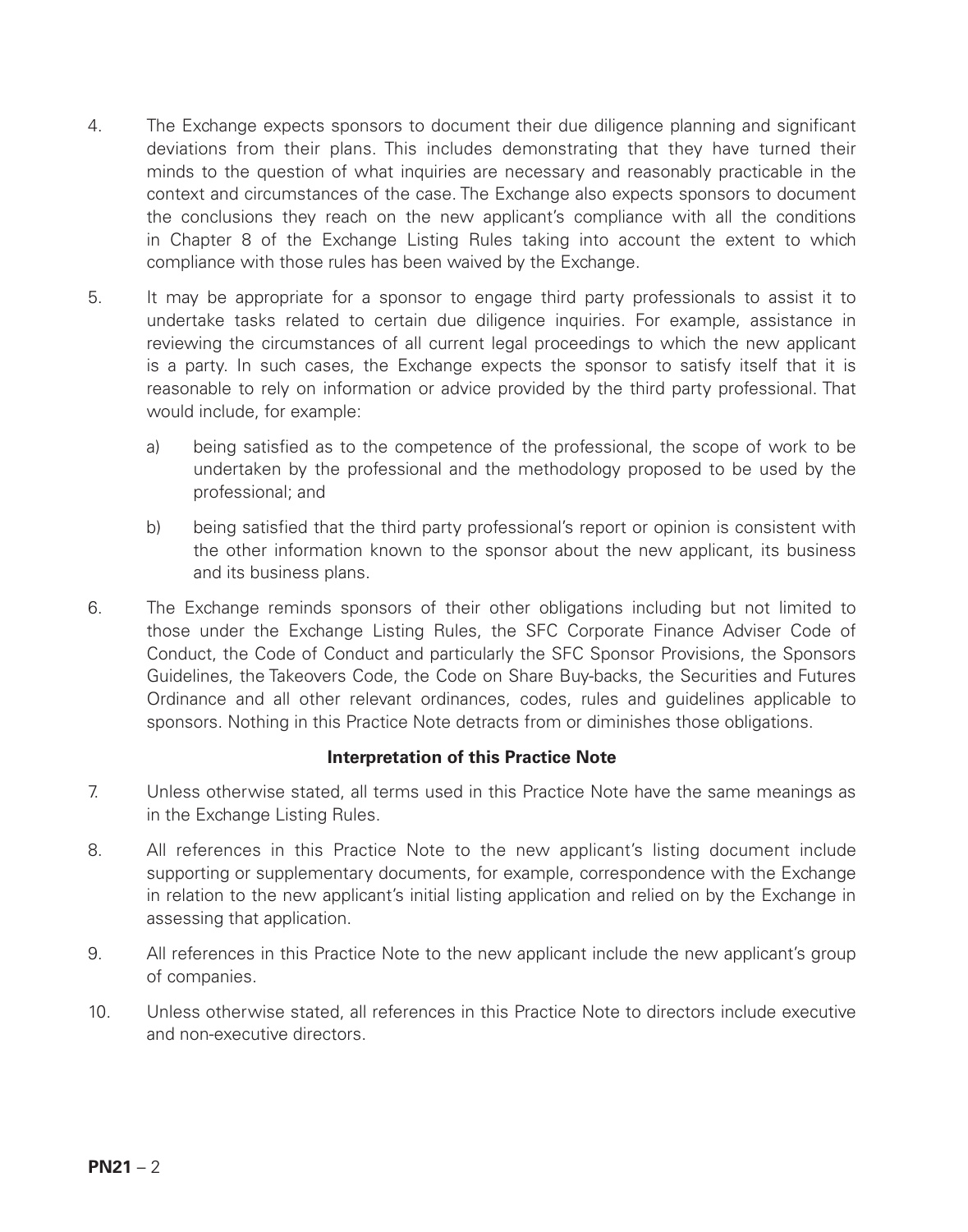### **Due diligence**

- 11. Typical due diligence inquiries in relation to the collective and individual experience, qualifications, competence and integrity of the directors include:
	- a) reviewing written records that demonstrate each director's past performance as a director of the new applicant including participation in board meetings and decision making relating to the management of the new applicant and its business;
	- b) assessing individually and collectively the financial literacy, corporate governance experience and competence generally of the directors with a view to determining the extent to which the board of the new applicant as a whole has a depth and breadth of financial literacy and understanding of good corporate governance, having regard to any code on corporate governance practices that the Exchange publishes from time to time; and
	- c) reviewing the financial and regulatory track record of each publicly listed company (this includes companies listed on other exchanges as well as on the Exchange) of which any of the new applicant's directors is or was an executive or non-executive director, for example, by reference to company disclosures, media articles and information about those companies on the website of the relevant stock exchange.
- 12. Typical due diligence inquiries in relation to the new applicant's compliance with the qualifications for listing include:
	- a) searching the company registry in the new applicant's place of incorporation to confirm that the new applicant is duly established in that place and that the new applicant is in compliance with its memorandum and articles of association or equivalent constitutive documents;
	- b) reviewing material financial information, including:
		- (i) financial statements of the new applicant;
		- (ii) financial statements of all subsidiaries of the new applicant and other companies that are material to the group's financial statements; and
		- (iii) the internal financial records, tax certificates and supporting documents to the tax certificates for the trading record period.

Such review would in most cases include interviewing the new applicant's accounting staff and internal and external auditors and reporting accountants and, where relevant, obtaining comfort from the new applicant's external auditors or reporting accountants based upon agreed procedures; and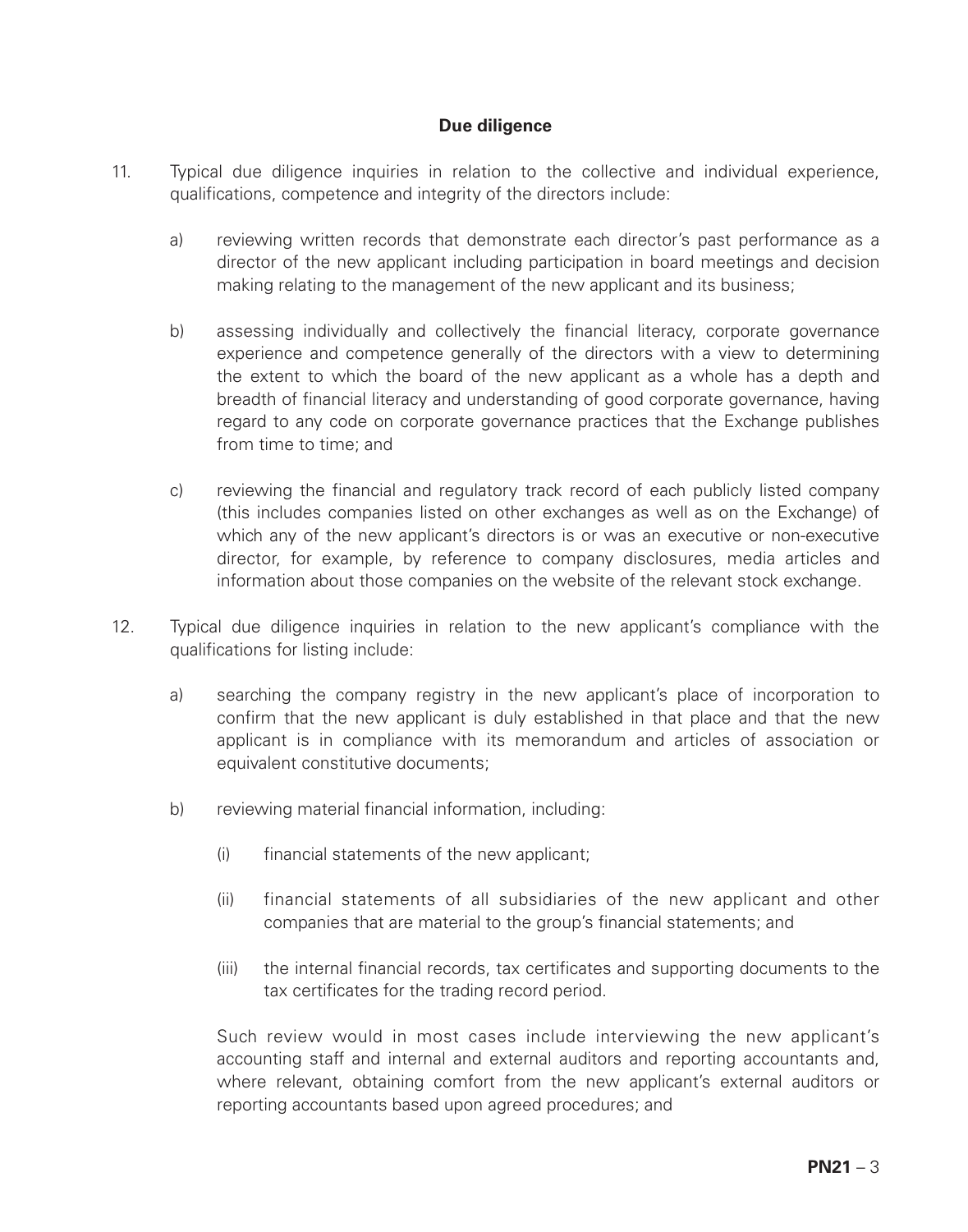- c) assessing the accuracy and completeness of the information submitted by the new applicant to demonstrate that it satisfies the trading record requirement.
- 13. Typical due diligence inquiries in respect of each new applicant and the preparation of its listing document and supporting information include:
	- a) assessing the financial information to be published in the listing document including:
		- (i) obtaining written confirmation from the new applicant and its directors that the financial information (other than that already reported upon by a reporting accountant) has been properly extracted from the relevant underlying accounting records; and
		- (ii) being satisfied that the confirmation referred to at paragraph (i) has been given after due and careful inquiry by the new applicant and its directors;
	- b) assessing the new applicant's performance and finances, business plan and any profit forecast or estimate, including an assessment of the reasonableness of budgets, projections and assumptions made when compared with past performance, including historical sales, revenue and investment returns, payment terms with suppliers, costs of financing, long-term liabilities and working capital requirements. This would normally include interviewing the new applicant's senior management and would often involve interviewing the new applicant's major suppliers and customers, creditors and bankers;
	- c) assessing whether there has been any change since the date of the last audited balance sheet included in the listing document that would require disclosure to ensure the listing document is complete and not misleading;
	- d) assessing whether it is reasonable to conclude that the proceeds of the issue will be used as proposed by the new applicant, taking into account the outcome of the sponsor's assessment of, in particular, the new applicant's existing cash and liquid reserves, projected liabilities, working capital requirements and expenditure controls;
	- e) undertaking a physical inspection of material assets, whether owned or leased, including property, plant, equipment, inventory and biological assets (for example, livestock or crops) used or to be used in connection with the new applicant's business;

*Notes:* 

*1. By physical inspection the Exchange means the sponsor should visit the site of the asset in order to view the asset and to assess its extent, quality and quantity and the purpose for which it is used.*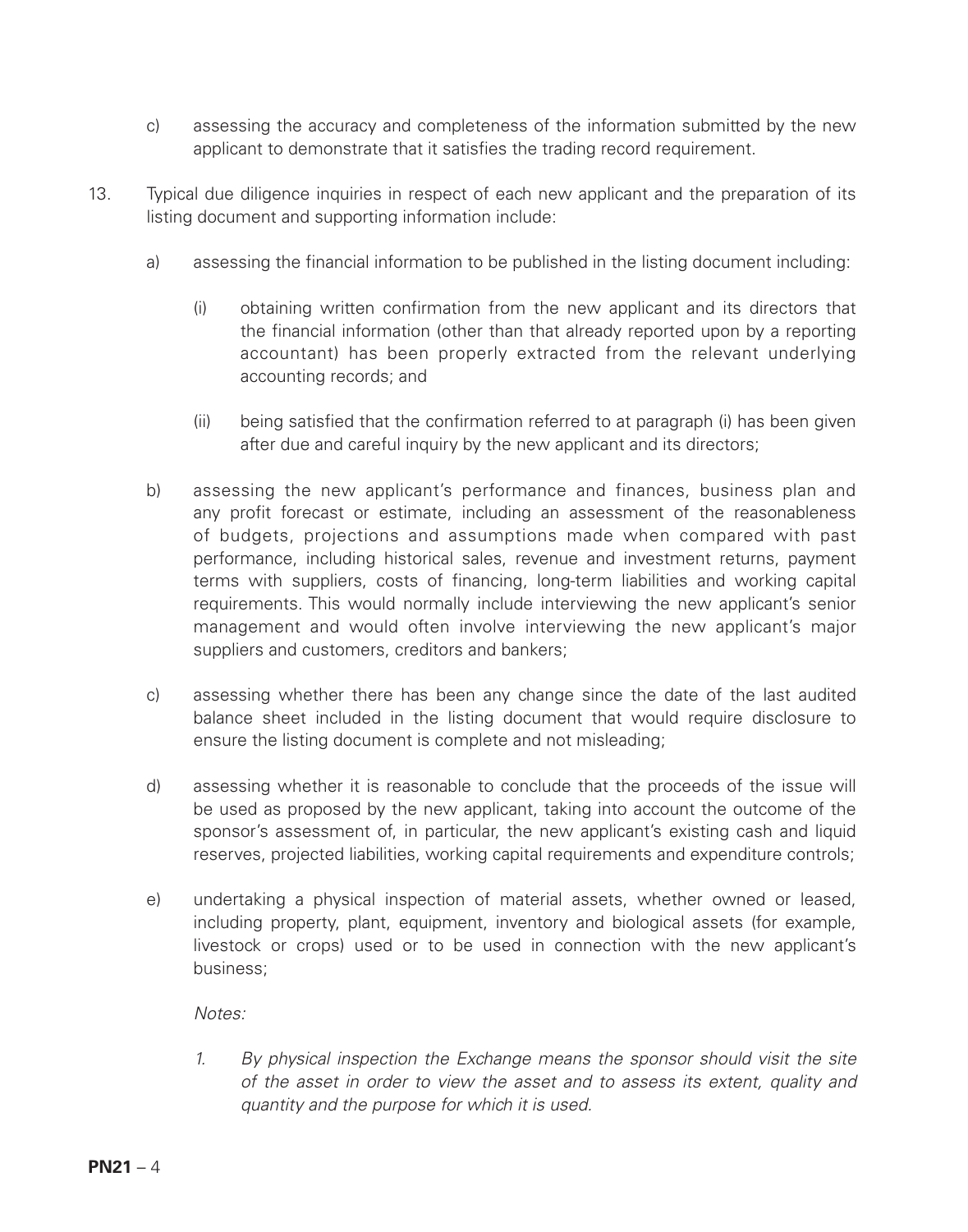- *2. Where, in the reasonable opinion of the sponsor, assessment of an asset, including as to its extent, quality, quantity and use, genuinely cannot be*  achieved without the use of an expert (for example, in undertaking the physical *inspection the sponsor becomes suspicious that the asset does not exist as to the extent represented or exists but is not used for the purpose claimed) the sponsor should ensure that the new applicant instructs an appropriately qualified independent expert to conduct all or part of the inspection. In such*  cases the sponsor should ensure the expert is required to provide a written *report in respect of the inspection.*
- f) reaching an understanding of the new applicant's production methods;
- g) reaching an understanding of the manner in which the new applicant manages its business, including as relevant actual or proposed marketing plans, including distribution channels, pricing policies, after-sales service, maintenance and warranties;
- h) reviewing the business aspects of all contracts material to the new applicant's business;

*Note: By business aspects the Exchange means non-legal aspects.*

- i) reviewing legal proceedings and other material disputes that are current or recently resolved (for example, resolved in the previous 12 months) and in which the new applicant is involved, and all proceedings or material disputes the new applicant knows to be contemplated and which may involve the new applicant or one of its subsidiaries;
- j) analysing the business aspects of economic, political or legal conditions that may materially affect the new applicant's business;
- k) considering the industry and target markets in which the new applicant's business has principally operated and is intended to principally operate, including geographical area, market segment and competition within that area and/or segment (including existing and potential principal competitors and their relative size, aggregate market share and profitability);
- l) assessing whether there is appropriate documentation in place to confirm that the material assets, whether owned or leased, including property, plant, equipment, inventory and biological assets used or to be used, in connection with the new applicant's business, are appropriately held by the new applicant (for example, reviewing the relevant certificates of title and rights of land use);
- m) assessing the existence, validity and business aspects of proprietary interests, intellectual property rights, licensing arrangements and other intangible rights of the new applicant;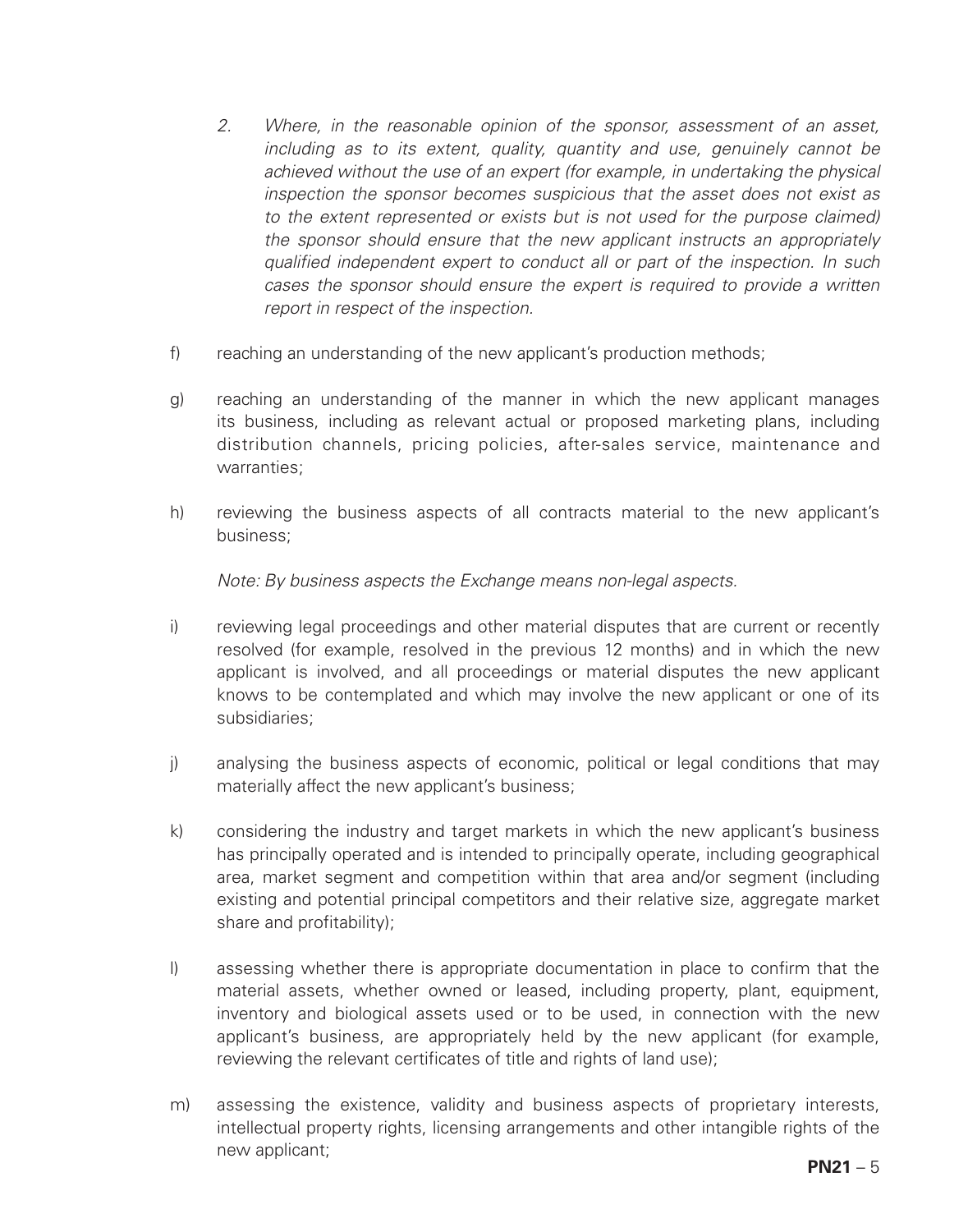- n) reaching an understanding of the technical feasibility of each new product, service or technology developed, being developed or proposed to be developed under the new applicant's business plan that may materially affect the new applicant's business; and
- o) assessing the stage of development of the new applicant's business and assessing the new applicant's business plan and any forecasts or estimates, including reaching an understanding of the commercial viability of its product(s), service(s) or technology, including an assessment of the risk of obsolescence as well as market controls, regulation and seasonal variation.
- 14. Typical due diligence inquiries in relation to the expert sections of the listing document include:
	- a) interviewing the expert, reviewing the terms of engagement (having particular regard to the scope of work, whether the scope of work is appropriate to the opinion required to be given and any limitations on the scope of work which might adversely impact on the degree of assurance given by the expert's report, opinion or statement) and reviewing publicly available information about the expert to assess:
		- (i) the expert's qualifications, experience and resources; and
		- (ii) whether the expert is competent to undertake the required work;
	- b) reviewing the expert sections of the draft listing document to form an opinion as to whether the following are disclosed and commented on appropriately:
		- (i) the factual information on which the expert relies:
		- (ii) the assumptions on which the expert opinion is based; and
		- (iii) the scope of work performed by the expert in arriving at his opinion;
	- c) verifying factual information for the purpose of making that part of the declaration in rule 3A.13 and Appendix 19(c);
	- d) where the sponsor is aware that the new applicant has made formal or informal representations to an expert in respect of an expert section or in respect of a report made in connection with the listing application, assessing whether the representations are consistent with the sponsor's knowledge of the new applicant, its business and its business plans;
	- e) by reference to the sponsor's knowledge of the new applicant, its business and its business plans assessing whether the assumptions disclosed by the expert as those on which the expert's opinion is based, are fair, reasonable and complete;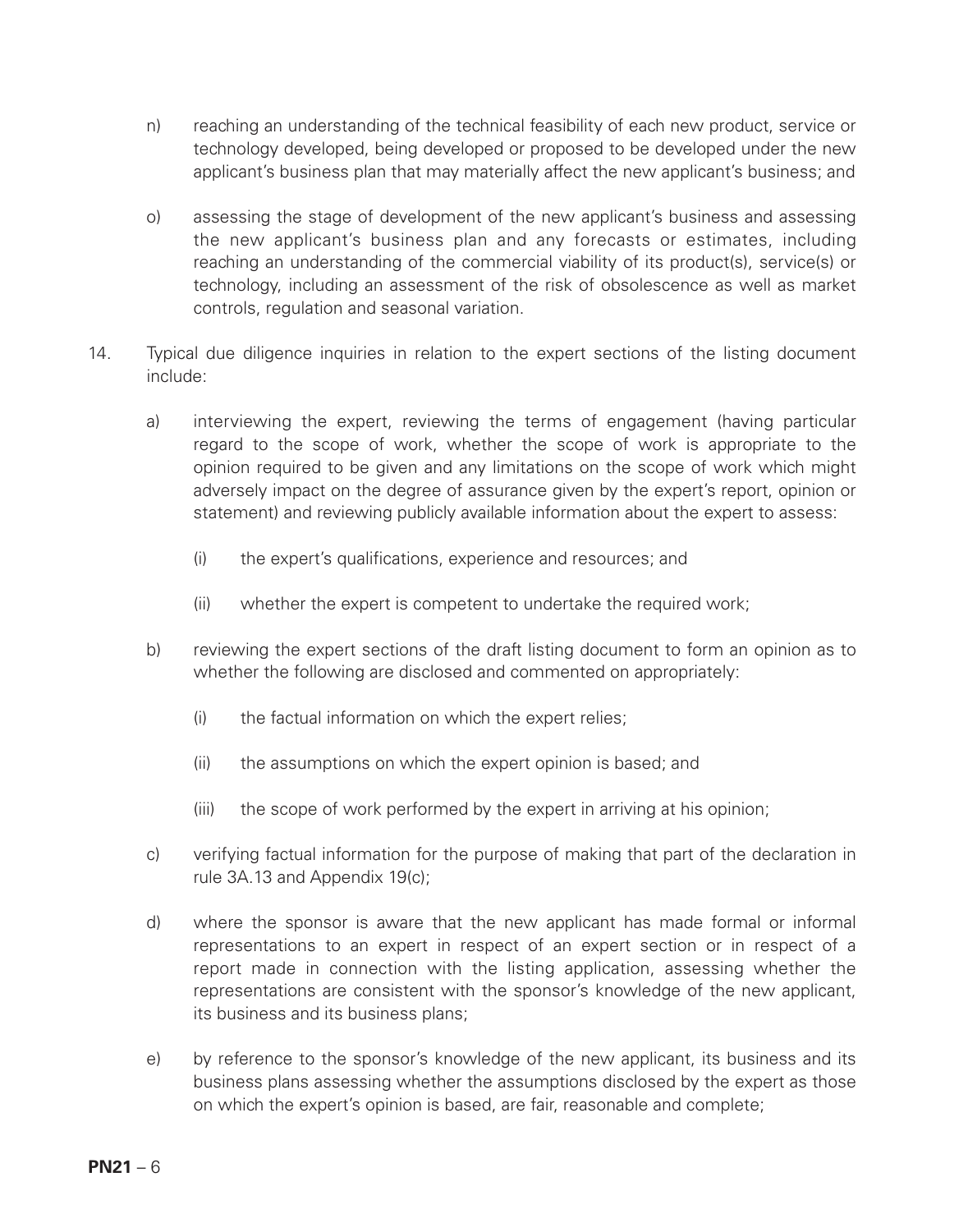- f) if the expert's opinion is qualified, assessing whether the qualification is adequately disclosed in the listing document; and
- g) where the standard of independence is not set by a relevant professional body, obtaining written confirmation from the expert that it is independent from the new applicant and its directors and controlling shareholder(s), and being satisfied that there is no cause to inquire further about the truth of this confirmation. This would include confirming that the expert does not have a direct or indirect material interest in the securities or assets of the new applicant, its core connected persons, or any close associate of the new applicant beyond that allowed by rule 3A.07.
- 15. Typical due diligence inquiries in relation to the new applicant's accounting and management systems and in relation to the directors' appreciation of their and the new applicant's obligations include:
	- a) assessing the new applicant's accounting and management systems that are relevant to:
		- (i) the obligations of the new applicant and its directors under the Exchange Listing Rules and other legal and regulatory requirements, in particular the financial reporting, disclosure of notifiable and connected transaction and inside information requirements; and
		- (ii) the directors' ability to make a proper assessment of the financial position and prospects of the new applicant and its subsidiaries, both immediately before and after listing.

This assessment should cover the new applicant's compliance manuals, policies and procedures including corporate governance policies and any letters from the reporting accountants to the new applicant commenting on the new applicant's accounting and management systems or other internal controls; and

- b) interviewing all directors and senior managers with key responsibilities for ensuring compliance with the Exchange Listing Rules and other legal and regulatory requirements (including the staff responsible for the accounting and financial reporting function, company secretary and any compliance officers) to assess:
	- (i) their individual and collective experience, qualifications and competence; and
	- (ii) whether they appear to understand relevant obligations under the Exchange Listing Rules and other relevant legal and regulatory requirements and the new applicant's policies and procedures in respect of those obligations.